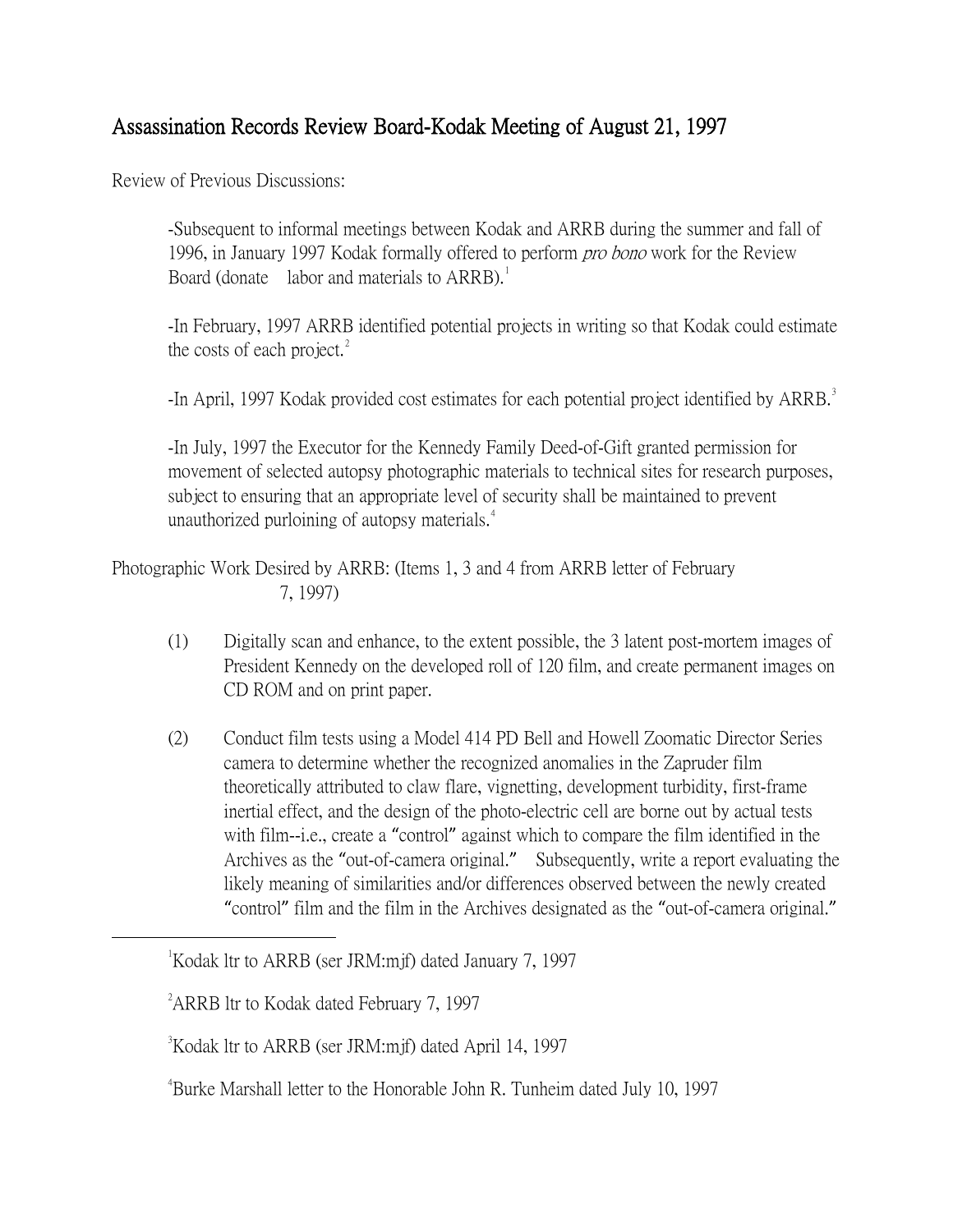(3) Digitize, analyze, and render judgments (in a written report) on selected autopsy images (color transparencies no. 42 and 43, and black-and-white negatives 1[5](#page-1-0) and  $16$ )<sup>5</sup> of President Kennedy which pertain to authenticity (i.e., in order to determine whether the photographic products in the Archives represent unaltered images of a human form [i.e., a body at autopsy], altered images of a human form, or perhaps photographs of another [possibly altered] photograph. If these images are determined to be unaltered images of a human form, what additional details can be brought out through special color/false color processing and/or enhancement?) Make a permanent record of all research products on CD ROM and on color and black-and-white print paper.

## Possible Additional Tests (costs permitting)

- (1) Write a technical report on the exact meaning of the edge print and date-code found on the Zapruder films at the National Archives designated as "out-of-camera original" and the two first-generation Secret Service copies, and address, to the extent possible, what the edge and date codes, and unique numerical codes either punched into the films or photographically copied, reveal about each film's pedigree. (This would involve travel to Washington to examine the films in the Archives.)
- (2) Compare color print paper from a sample autopsy photographic print from the Deed-of-Gift collection with a sample print (circa early November 1963) provided by a former employee of Naval Photographic Center<sup>[6](#page-1-1)</sup>, and determine whether the Kodak logo markings on the reverse side of each respective print reveals whether or not each print is from the same lot, or a different lot, of photographic paper. Write a technical report explaining the meaning of the logo markings on each print as possible identifiers of different lots of paper, and render a judgment as to whether the two sample prints are, or are not, from different lots of photographic paper.

<span id="page-1-1"></span><span id="page-1-0"></span> $\frac{1}{5}$ Black-and-white photocopy taken from HSCA Volume 7 is provided here for illustration purposes.

<sup>6</sup> Photocopy of reverse side of subject print provided here for illustration purposes.